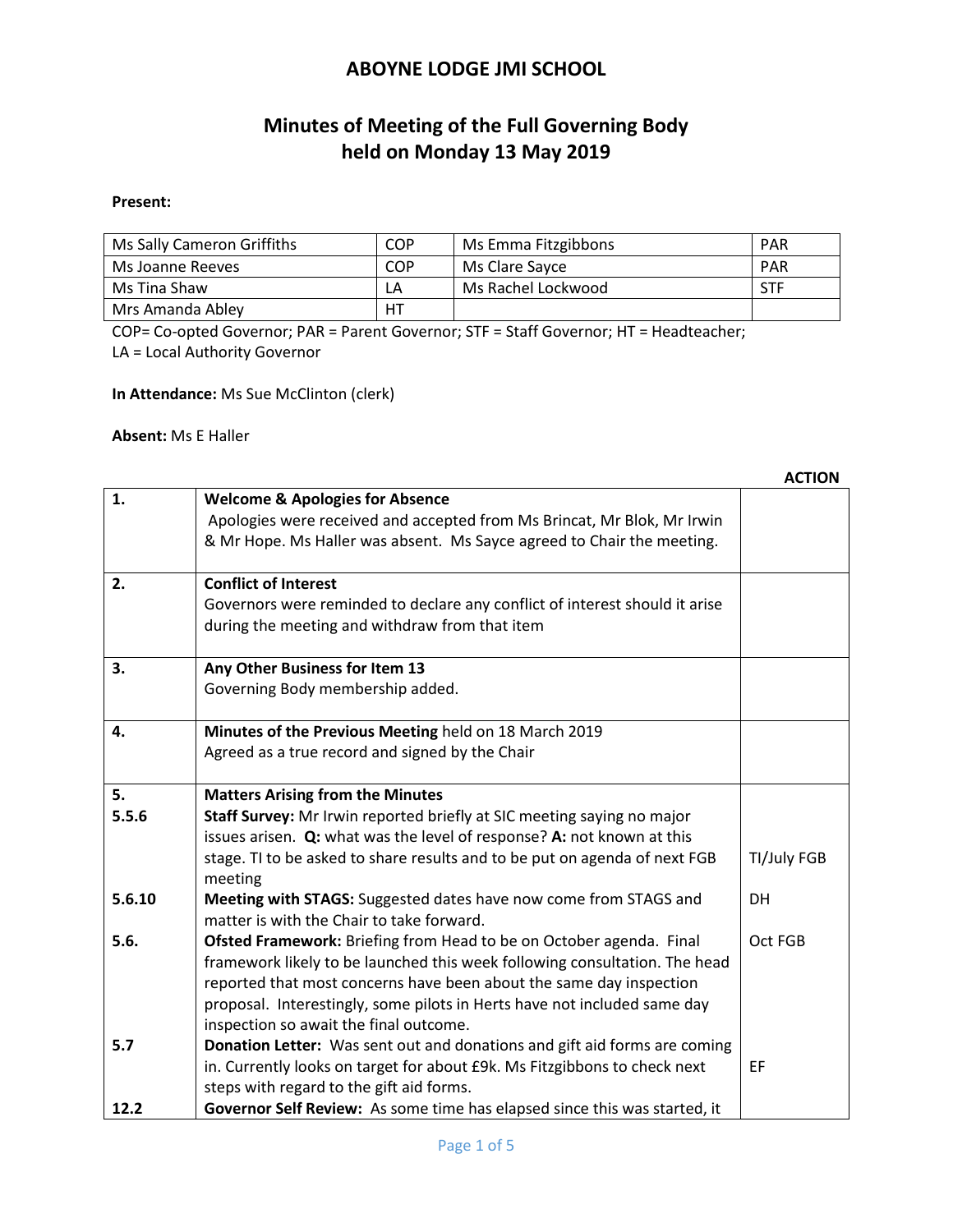|    | was agreed to begin the process again. Ms Sayce to re-send out forms.<br>Question also asked about the field. Ms Cameron Griffiths reported that<br>there is a £200k plan and she will be talking to the council about funding.<br>Meantime, she may ask other governors to attend site visits if she is unable<br>to do so. All other actions either complete or on the agenda.                                                                                                                                                                                                                                                                                                                                                                                                                                                                                                                                                                                                                                                                                                                                                                                                                                                                                                                             | <b>CS</b><br>SCG |
|----|--------------------------------------------------------------------------------------------------------------------------------------------------------------------------------------------------------------------------------------------------------------------------------------------------------------------------------------------------------------------------------------------------------------------------------------------------------------------------------------------------------------------------------------------------------------------------------------------------------------------------------------------------------------------------------------------------------------------------------------------------------------------------------------------------------------------------------------------------------------------------------------------------------------------------------------------------------------------------------------------------------------------------------------------------------------------------------------------------------------------------------------------------------------------------------------------------------------------------------------------------------------------------------------------------------------|------------------|
| 6. | <b>Report from School Improvement Committee (SIC)</b><br>The minutes of the meeting held on Friday 10 May 2019 had been made<br>available in advance and were noted. The meeting had covered pupil<br>progress reviews, the JARV visit which had gone well and the staff survey<br>(see Item 5.5.5.6 above).                                                                                                                                                                                                                                                                                                                                                                                                                                                                                                                                                                                                                                                                                                                                                                                                                                                                                                                                                                                                 |                  |
| 7. | <b>Report from Resources Committee (RC)</b><br>RC had also met on 10 May to discuss the budget, but minutes were not yet<br>available (to be subsequently posted). Ms Fitzgibbons reported back on:<br>Finances: The end of year accounts have a £23k deficit. The projection for<br>2019/20 is a £1k surplus. The head is checking with HfL whether the deficit<br>has to be carried forward. The position is helped significantly by the HT's<br>agreement with Templewood School (TS) to continue to share the headship<br>for 2020/21. The year after, finances are a concern and the position will<br>continue to be closely monitored. Governors agreed the budget.<br>Priority School Building Project: Meeting took place with contractors<br>recently and they have applied to the DfE for early start permission, the<br>outcome of which should be known by 10 June. This will enable the work<br>to be contained within the next academic year. Q: What is happening about<br>the after school provision? A: discussions continue. Q: Will there be<br>sprinklers in the new building? A: The design schedule is comprehensive,<br>but sprinklers tend not to be in schools. Ms Sayce commented positively<br>on the energy efficiency nature of the plans which she had raised with Mr<br>Hope. |                  |
| 8. | <b>Headteacher's Report</b><br>The report had been made available in advance and questions were invited.<br>Governors commented on the calibre of the recent KS2 performance which<br>was most impressive. Q: is the nursery full? A: mostly full for each session<br>and financially acceptable at the moment. Q: Is unauthorised absence one<br>or several pupils? A: Attendance at 95.85% is above national average and<br>not a major issue for the school. Q: What do you do about unauthorised<br>absence? A: if it is repeated absence, then the school would act. Q: What<br>did the literacy INSET cover? A: spelling focussing on topic words. There is a<br>new spelling scheme and going well. Q: In the context of reduced break<br>times, do children who are involved with lunchtime activities get outside?<br>A: Yes, not that many activities at lunchtime and often football outside<br>anyway. Q: How are children who join during the year inducted? A: for<br>example, three new Y6 pupils this year and settled in quickly, the school is<br>small and welcoming.                                                                                                                                                                                                                     |                  |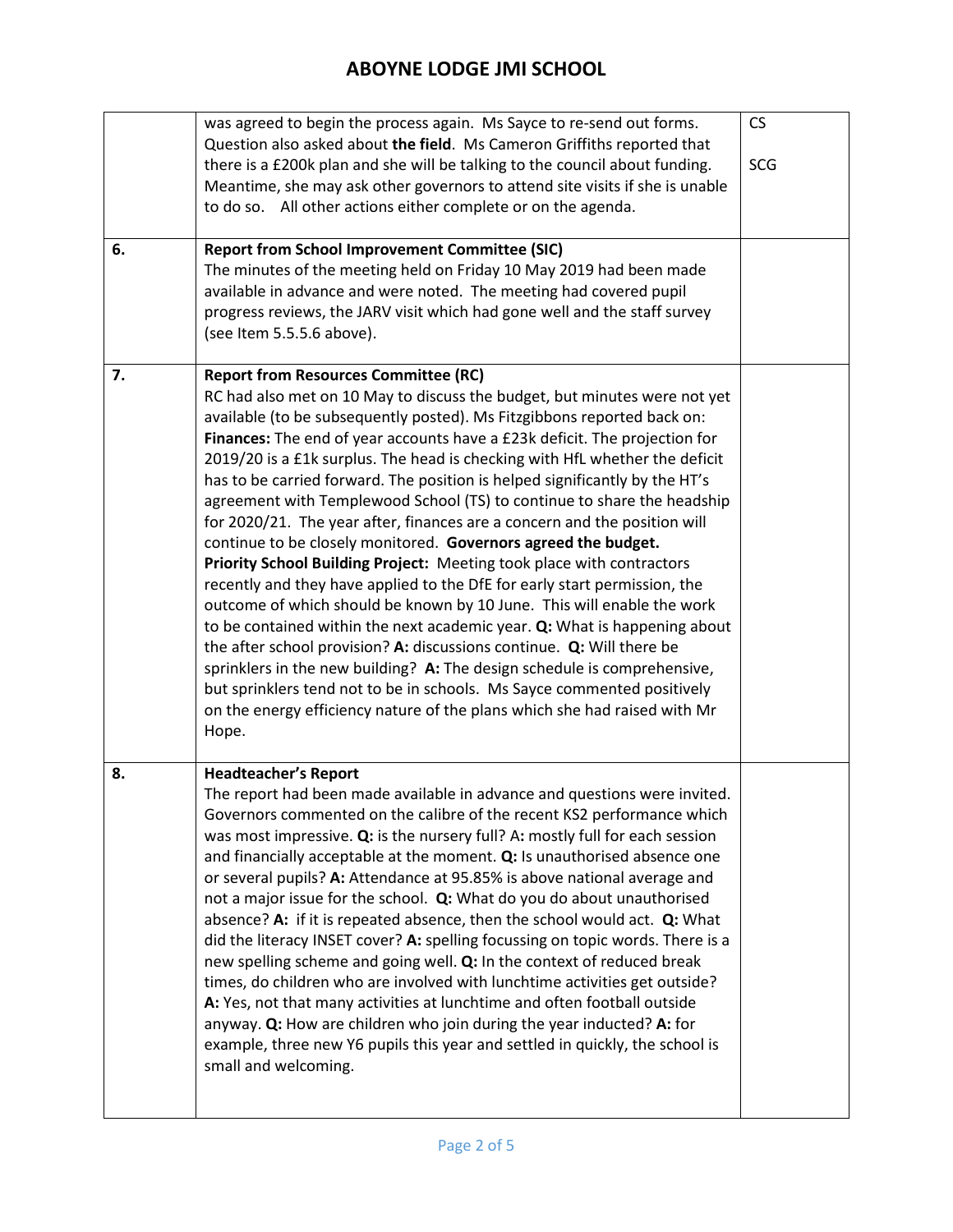| 9.   | <b>Safeguarding Update</b>                                                                                                                  |                   |
|------|---------------------------------------------------------------------------------------------------------------------------------------------|-------------------|
|      | It was noted that there is one ongoing issue at present.                                                                                    |                   |
|      |                                                                                                                                             |                   |
| 10.  | <b>Future School Structure Working Party</b>                                                                                                |                   |
|      | This group has not met. There was some discussion about what we are                                                                         |                   |
|      | trying to achieve. It was noted that TS are waiting to find out what AL's                                                                   |                   |
|      | preferred option is in relation to future structure. For example, is there a                                                                |                   |
|      | move to federate or to continue the more informal arrangement.                                                                              |                   |
|      | Ultimately, the finance of AL will drive the need to review options and                                                                     |                   |
|      | decide on a way forward. The current budget gives another year to<br>consider options, though communication with TS would be appreciated by |                   |
|      | them. Q: Can any governor visit TS? A: yes, any governors welcome to visit                                                                  |                   |
|      | TS, just contact Mandy.                                                                                                                     |                   |
|      | It was noted that TS has requested a governor from AL to sit on a                                                                           |                   |
|      | complaints panel. Ms Sayce agreed to sit with Ms Cameron Griffiths as                                                                       | <b>July FGB</b>   |
|      | back up. Item to be kept on agenda going forward.                                                                                           | Agenda            |
|      |                                                                                                                                             |                   |
| 11.  | <b>School Visits</b>                                                                                                                        |                   |
|      | Visits will be set up for inclusion (EF), maths (JR), SATS and early years (TS)                                                             |                   |
|      | and sustainability (CS). Ms Sayce took governors through her science visit                                                                  |                   |
|      | report. She reviewed the work that has been done in school to progress the                                                                  |                   |
|      | School Development Plan Priority 3 with regard to science teaching.                                                                         |                   |
|      | Following her recommendations, it was agreed:                                                                                               |                   |
|      | Governors will review pupil progress with regard to science<br>learning (happens, but not reported in pupil progress meetings).             | Autumn<br>SIC/FGB |
|      | STEM ambassador response has been disappointing, but agreed not                                                                             |                   |
|      | worth pursuing.                                                                                                                             |                   |
|      | Ms Sayce will visit again during Science Week (focus women in<br>$\blacksquare$                                                             |                   |
|      | science) to follow up learning and pupil voice.                                                                                             |                   |
|      | Ms Reeves will review the governor visit protocol and form and it will be                                                                   | <b>JR</b>         |
|      | posted on GH in due course.                                                                                                                 |                   |
|      |                                                                                                                                             |                   |
| 12.  | <b>Governor Effectiveness</b>                                                                                                               |                   |
| 12.1 | Training: There is one in house session next year and Ms Brincat to see                                                                     |                   |
|      | what is available so a decision can be taken on focus at the next meeting.                                                                  | CB/July FGB       |
|      | There is a limited budget for training with more emphasis on e-learning.                                                                    |                   |
|      | Log in details being issued by HfL to enable governors to access new range<br>of courses through Modern Governor.                           |                   |
| 12.2 | Governor Self Review Feedback: See Item 5.12.2 above.                                                                                       |                   |
| 12.3 | Annual Governance Statement to Parents: Appears annually in the                                                                             |                   |
|      | newsletter so there is a format to copy. Head will contact the Chair and                                                                    | HT/DH/RB/TI       |
|      | copy Committee Chairs so it can be put together. Clerk provides FGB                                                                         |                   |
|      | attendance information.                                                                                                                     |                   |
| 12.4 | Annual Staff/Governor Tea: To be Wednesday 17 July after school.                                                                            |                   |
|      | Governors provide tea and cake. Key volunteers to be invited too. Ms                                                                        |                   |
|      | Cameron Griffiths to co-ordinate and others to set up.                                                                                      | <b>SCG</b>        |
|      |                                                                                                                                             |                   |
|      |                                                                                                                                             |                   |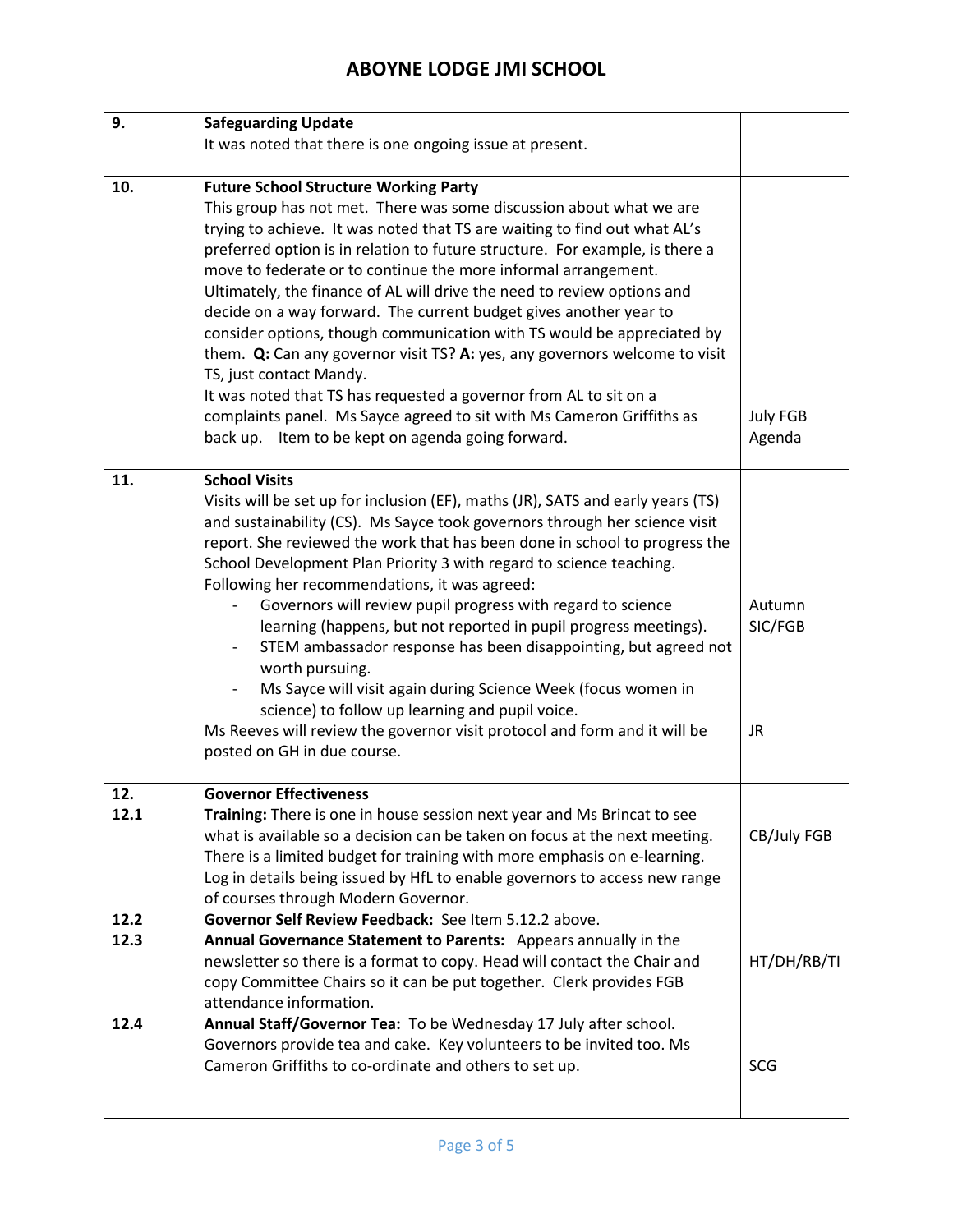| 13.  | Any Other Business as notified in Item 13                                    |                 |  |  |
|------|------------------------------------------------------------------------------|-----------------|--|--|
| 13.1 | Governing Body Membership: It was noted that Mr Irwin may be standing        |                 |  |  |
|      | down and the terms of office of Ms Shaw and Ms Cameron Griffiths expire      |                 |  |  |
|      | in July. In addition, there is concern about the non-attendance of Ms Haller |                 |  |  |
|      | who has also not provided documentation for her DBS. It is believed that     |                 |  |  |
|      | Mr Hope and Mr Blok will continue as governors so they can oversee the       |                 |  |  |
|      | building project. It was agreed that:                                        |                 |  |  |
|      | Ms Shaw and Ms Cameron Griffiths be re-appointed at the next                 |                 |  |  |
|      | meeting (they both indicated their willingness to continue)                  |                 |  |  |
|      | Anyone interested in becoming V Chair should speak to those                  |                 |  |  |
|      | presently in office before the next meeting when the election of             | All Govrs       |  |  |
|      | chair and vice chair will be on the agenda. SIC Chair will also be           |                 |  |  |
|      | vacant if Mr Irwin stands down.                                              |                 |  |  |
|      | Ms Haller be approached to ascertain her future intentions as a              | DH              |  |  |
|      | governor of the school.                                                      |                 |  |  |
|      | Governing Body membership will be on the agenda of the July meeting.         | <b>July FGB</b> |  |  |
| 13.2 | HfL Chair Information Briefing: Two governors can attend the briefing        |                 |  |  |
|      | meeting on 11 June. Aimed at Chairs, V Chairs and Committee Chairs, other    |                 |  |  |
|      | interested governors are welcome. Clerk to circulate full details.           | Clerk           |  |  |
|      |                                                                              |                 |  |  |
| 14.  | Date of Next Meeting Monday 8 July 2019                                      |                 |  |  |
|      |                                                                              |                 |  |  |

| (Chair) |  |  |  |
|---------|--|--|--|

Signed: ................................................... Date: ..................................

#### **ACTION SUMMARY**

| Item     | <b>Action</b>                                               | Who/Where          |
|----------|-------------------------------------------------------------|--------------------|
| 5.5.5.6  | Results of staff survey to be on July FGB Agenda            | July FGB Agenda    |
| 5.5.6.10 | Chair to set up meeting with STAGS                          | DH/July FGB Agenda |
| 5.6      | Briefing on new Ofsted Framework by Head                    | Oct FGB Agenda     |
| 5.7      | Gift Aid Forms - to check next steps                        | EF                 |
| 5.12.2   | Governor Self Review - Ms Sayce to send out forms again     | CS/July FGB Agenda |
|          | and to be on next agenda.                                   |                    |
| 5.       | To follow up the possible funding of the field plan with LA | <b>SCG</b>         |
| 10.      | Future Schools Working Party update                         | July FGB Agenda    |
| 11.      | Review science pupil progress report                        | Autumn SIC/FGB     |